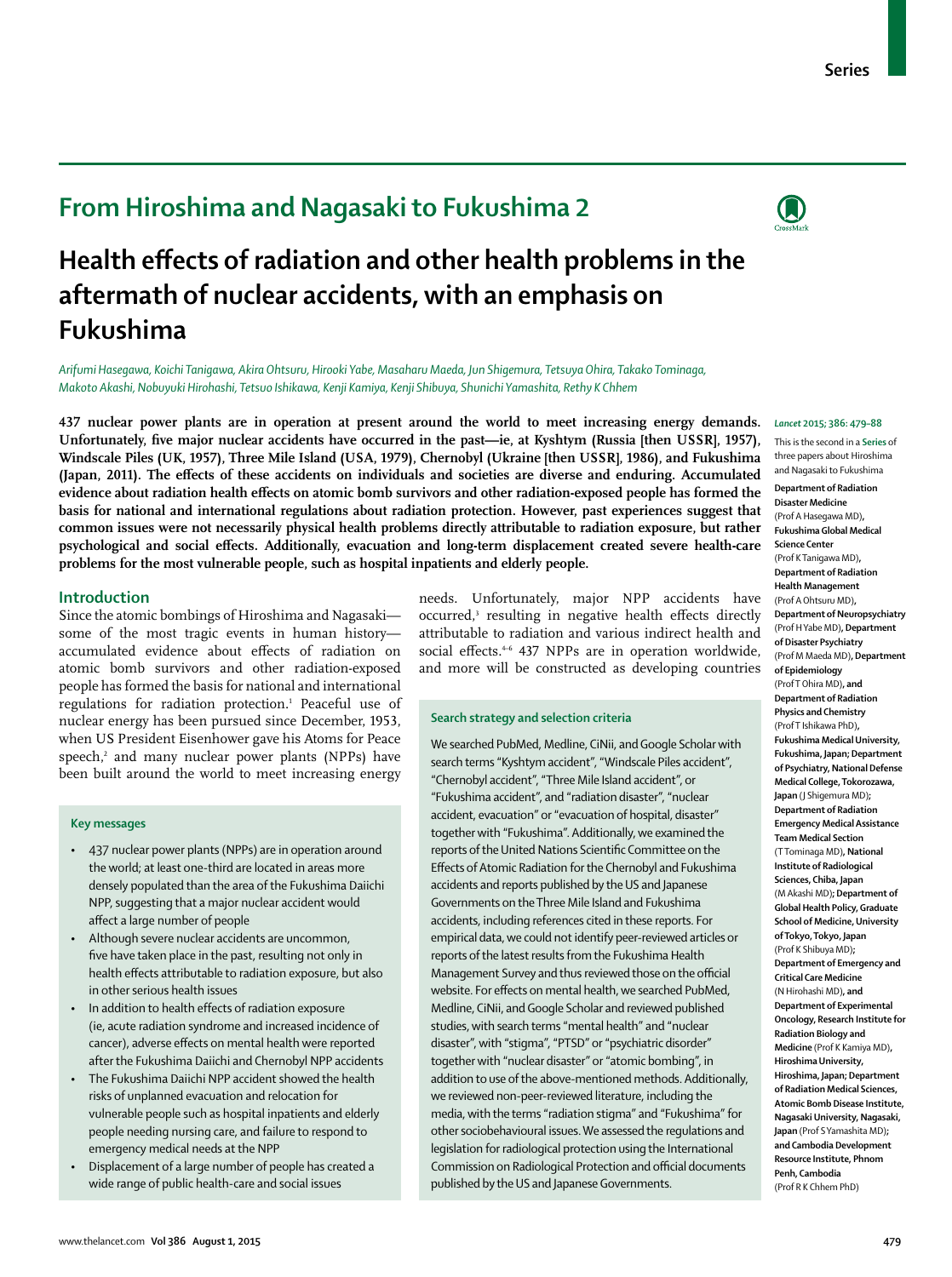|                                                                                                                                                            | Kyshtym <sup>10,11</sup>                                                                                                                                      | Windscale Piles <sup>11,12</sup>                                                                                             | Three Mile Island <sup>13,14,15,16</sup>                                                                                                                            | Chernobyl <sup>4,5</sup>                                                                                                                                                                                                                                                                                                                                           | Fukushima <sup>6,17-19</sup>                                                                                                                                                                                                                                |  |
|------------------------------------------------------------------------------------------------------------------------------------------------------------|---------------------------------------------------------------------------------------------------------------------------------------------------------------|------------------------------------------------------------------------------------------------------------------------------|---------------------------------------------------------------------------------------------------------------------------------------------------------------------|--------------------------------------------------------------------------------------------------------------------------------------------------------------------------------------------------------------------------------------------------------------------------------------------------------------------------------------------------------------------|-------------------------------------------------------------------------------------------------------------------------------------------------------------------------------------------------------------------------------------------------------------|--|
| Location                                                                                                                                                   | Kyshtym, Chelyabinsk<br>Oblast, Russia (then USSR)                                                                                                            | Sellafield, UK                                                                                                               | Dauphin county, PA, USA                                                                                                                                             | Chernobyl, Ukraine (then USSR)                                                                                                                                                                                                                                                                                                                                     | Fukushima, Japan                                                                                                                                                                                                                                            |  |
| Date                                                                                                                                                       | Sept 29, 1957                                                                                                                                                 | Oct 10, 1957                                                                                                                 | March 28, 1979                                                                                                                                                      | April 26, 1986                                                                                                                                                                                                                                                                                                                                                     | March 11, 2011                                                                                                                                                                                                                                              |  |
| Type of accident                                                                                                                                           | Chemical explosion of<br>containment tank of liquid<br>radioactive wastes at military<br>installation                                                         | Fire of nuclear reactor at<br>military installation<br>designed to produce<br>plutonium                                      | Partial core melt at civilian<br>nuclear reactor                                                                                                                    | Core explosion and fire at civilian<br>nuclear reactor                                                                                                                                                                                                                                                                                                             | Core melt-through;<br>three reactor cores damaged;<br>three reactor buildings damaged by<br>hydrogen explosions                                                                                                                                             |  |
| Release of<br>radioactivity                                                                                                                                | 100 000 TBq<br>( <sup>144</sup> Ce and <sup>144</sup> Pr: 66%; <sup>95</sup> Zr and<br><sup>95</sup> Nb: 24.9%; <sup>90</sup> Sr and <sup>90</sup> Y:<br>5.4% | 131 <sub>1</sub> : 740 TBq                                                                                                   | Noble gases [mainly 133Xe]:<br>370 000 TBq; 131 l: 0.55 TBq                                                                                                         | 131 : 1760 000 TBq; 137Cs: 85 000 TBq                                                                                                                                                                                                                                                                                                                              | 131 : 100 000-500 000 TBq;<br>137Cs: 6000-20 000 TBq                                                                                                                                                                                                        |  |
| Contaminated<br>area                                                                                                                                       | Area contaminated with <sup>90</sup> Sr:<br>1000 km <sup>2</sup> (>74 kBq/m <sup>2</sup> );<br>15 000 km <sup>2</sup> (> 3.7 kBq/m <sup>2</sup> )             | No specific information<br>on contaminated area<br>available                                                                 | No specific information<br>on contaminated area<br>available                                                                                                        | Area contaminated with 137Cs:<br>10000 km <sup>2</sup> (>560 kBq/m <sup>2</sup> );<br>21 000 km <sup>2</sup> (>190 kBq/m <sup>2</sup> )                                                                                                                                                                                                                            | Area contaminated with <sup>137</sup> Cs: 600 km <sup>2</sup><br>(>560 kBq/m <sup>2</sup> ); 2000 km <sup>2</sup> (>190 kBq/m <sup>2</sup> )                                                                                                                |  |
| <b>INES</b> level                                                                                                                                          | 6                                                                                                                                                             | 5                                                                                                                            | 5                                                                                                                                                                   | $\overline{7}$                                                                                                                                                                                                                                                                                                                                                     | $\overline{7}$                                                                                                                                                                                                                                              |  |
| Affected<br>population                                                                                                                                     | 10180 residents evacuated;<br>270000 lived in<br>contaminated area                                                                                            | No evacuation ordered                                                                                                        | 195 000 residents living<br>within 32 km evacuated<br>voluntarily                                                                                                   | 115000 residents evacuated in 1986<br>(220 000 subsequently evacuated by<br>1992); 270 000 lived in contaminated<br>area                                                                                                                                                                                                                                           | 170 000 residents evacuated<br>(20000 evacuated voluntarily)                                                                                                                                                                                                |  |
| Dose estimates                                                                                                                                             | Average effective dose of<br>residents: 170 mSv<br>(preceding evacuation);<br>520 mSv (effective dose<br>equivalent)                                          | Maximum estimated<br>thyroid doses<br>of residents:<br>the order of 10 mGy<br>(adults); 100 mGy (children)                   | Maximum effective dose:<br>40 mSv (emergency worker);<br>effective dose of residents<br>living within 80 km:<br>0.015 mSv (average);<br>0.85 mSv (maximum)          | Workers with acute radiation<br>syndrome: <2.1 Gy (41 people);<br>2-2-4-1 Gy (50 people); 4-2-6-4 Gy<br>(22 people); 6-5-16-0 Gy (21 people);<br>average thyroid dose of residents:<br>349 mGy (adult evacuees);<br>1548 mGy (preschool children<br>evacuees); 138 mGy (adults in<br>contaminated areas); 449 mGy<br>(preschool children in contaminated<br>areas) | Maximum effective dose: 678 mSv<br>(emergency worker); maximum thyroid<br>dose: 12 Gy (emergency worker);<br>maximum effective dose of residents:<br>25 mSv (external); maximum average<br>thyroid dose of infants in the most affected<br>district: 80 mGy |  |
| Implications                                                                                                                                               | Restriction of information<br>about accident by<br>qovernment                                                                                                 | Poor preparedness before<br>accident: milk distribution<br>banned 10 km north of<br>Windscale Works to 20 km<br>to the south | Scarcity of information about<br>nuclear power plant condition<br>and evacuation plan; no<br>effective plan for hospital and<br>nursing care facility<br>evacuation | Restriction of information about<br>accident by government;<br>delay in implementation of public<br>protection; long-term psychological<br>issues                                                                                                                                                                                                                  | Severe health effects of evacuation and<br>relocation of hospital inpatients and elderly<br>people needing nursing care; psychosocial<br>issues after accident; poor risk<br>communication                                                                  |  |
| USSR=Union of Soviet Socialist Republics.<br>Table 1: Past severe nuclear accidents (International Nuclear and Radiological Event Scale level 5 or higher) |                                                                                                                                                               |                                                                                                                              |                                                                                                                                                                     |                                                                                                                                                                                                                                                                                                                                                                    |                                                                                                                                                                                                                                                             |  |

Correspondence to: Prof Koichi Tanigawa, Fukushima Global Medical Science Center, Fukushima Medical University, 1 Hikariga-oka, Fukushima 960-1295, Japan **tanigawa@fmu.ac.jp**

seek efficient and stable energy sources.<sup>7</sup> A major accident at one of these NPPs would affect many people.<sup>8</sup> The effects of nuclear accidents are not limited to the health effects of radiation, extending to social and psychological effects. Health-care professionals need to understand that a wide range of health risks arise after nuclear accidents in order to properly address these issues.

#### **Past major nuclear accidents**

During the past seven decades, more than 440 major radiation accidents have occurred worldwide. Most were related to radiation devices and radioisotopes with small eff ects.9 Although uncommon, major accidents at nuclear facilities, including criticality accidents or NPP accidents, occurred, substantially affecting people and environments. The International Nuclear and Radiological Event Scale (INES) was developed as a worldwide method to understand the extent of nuclear accidents.3 Until the Fukushima Daiichi accident, four major nuclear accidents had been rated as INES level 5

(limited release of radioactive material) or higher, including Kyshtym (Russia [then USSR], 1957), Windscale Piles (UK, 1957), Three Mile Island (USA, 1979), and Chernobyl (Ukraine [then USSR], 1986) (table 1).

## **Kyshtym**

The Mayak Nuclear Materials Production Complex (Kyshtym, Chelyabinsk Oblast, Russia [then USSR]) was put into operation in 1948. This complex housed uranium-graphite reactors and radiochemical facilities for plutonium production, separation, and reprocessing of waste fuel from nuclear reactors.<sup>10</sup>

On Sept 29, 1957, a serious accident occurred at this complex, known as the Kyshtym accident. Failure in the cooling system used for the concrete tanks containing highly active nitrate and acetate wastes caused a chemical explosion, resulting in release of chemicals and radioactive fission products into the atmosphere and deposition of these materials in the surrounding area. An area of 105 km by 8–9 km was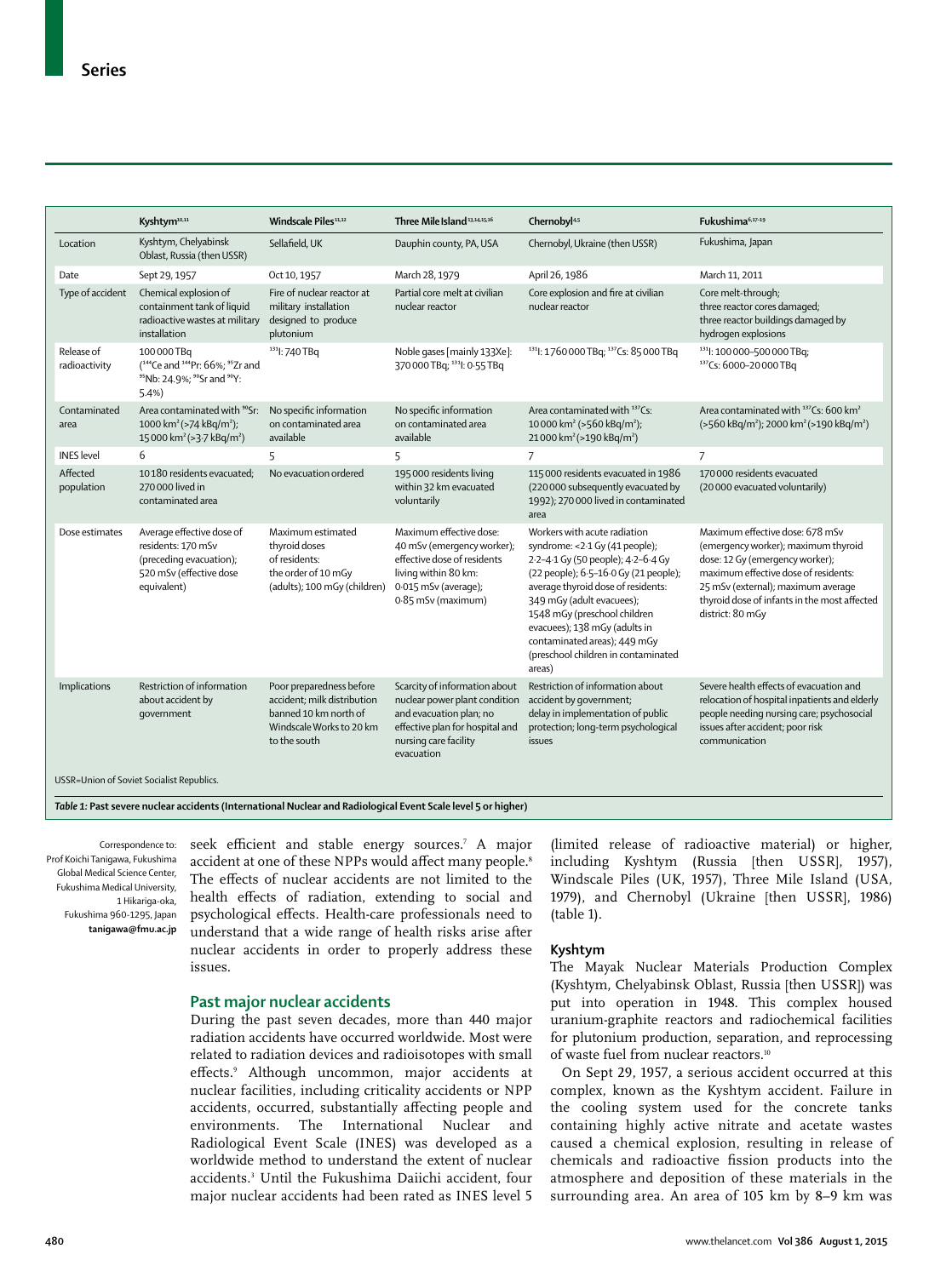contaminated with <sup>90</sup>Sr. More than 10000 people were eventually evacuated.<sup>11</sup> This accident was rated as level 6 on the INES scale (significant release of radioactive material).<sup>3</sup>

## **Windscale Piles**

On Oct 10, 1957, a fire started in the Windscale Piles, a nuclear reactor designed to produce plutonium at Windscale Works (Sellafield, Cumbria, UK), and irradiated uranium oxide particles were released.<sup>11,12</sup> Although no citizens were evacuated, milk distribution was banned in an area 10 km north of Windscale Works to 20 km to the south. This accident was the first major accident of a nuclear facility leading to a large discharge of radionuclides including <sup>131</sup>I, and was rated as INES level 5.<sup>3</sup>

#### **Three Mile Island**

The Three Mile Island accident was the first major NPP accident to result in evacuation of residents. On March 28, 1979, failure of the cooling systems of a reactor resulted in release of large amounts of vaporised coolant into the atmosphere.13 Pregnant women and preschool children living within an 8 km radius of the plant were advised to evacuate. 2 days later, a plan was made to expand the evacuation zone to a 16 km radius, and then to a 32 km radius; the evacuated population increased from 27 000 within an 8 km radius to 700 000 within a 32 km radius.<sup>14</sup> In the preliminary evacuation plan, evacuation was thought to be necessary for only an 8 km radius of Three Mile Island,<sup>14</sup> which included only three nursing facilities and no hospitals. The 32 km radius included 14 hospitals and 62 nursing facilities.14 Fortunately, the reactor was brought under control, and hospital evacuation was avoided. Although the health effects of radiation exposure to residents were negligible, the accident, which was rated INES level 5 (with severe damage to reactor core), highlighted challenges such as evacuation of hospitals and nursing homes after NPP accidents.<sup>14,15</sup>

## **Chernobyl**

The Chernobyl accident in 1986 was the worst nuclear accident in history and the first to be rated INES level 7 (major release of radioactive material). Among 600 workers involved in the emergency response, 134 workers developed acute radiation syndrome (ARS), resulting in 28 deaths.4 220 000 residents were evacuated. One of the most substantial public health effects of radiation was increased incidence of thyroid cancer in children living nearby. Ingestion of contaminated dairy products was the main route of absorption of radioactive iodine.4 Increased cancer incidence owing to low-dose exposure has not been established.4 However, the Chernobyl accident showed other serious issues not directly attributable to radiation health effects-eg. long-term psychosocial effects.<sup>5</sup>

#### **Fukushima Daiichi**

Japan previously operated 54 NPPs along its coasts.<sup>20</sup> The occurrence of a compound disaster, in which an earthquake, tsunami, or other natural phenomenon causes a critical event such as an NPP accident was perhaps inevitable in such a seismically active country. The magnitude  $6.8$  Chuetsu offshore earthquake in 2007 caused leakage of contaminated water from the spent-fuel pool of the Kashiwazaki-Kariwa NPP. The accident did not become critical, but was a precursor to the accident at the Fukushima Daiichi NPP.<sup>21</sup>

On March 11, 2011, a magnitude 9 earthquake occurred off the east coast of Japan, generating tsunamis that severely damaged coastal areas and resulted in 15 891 deaths and 2579 missing people as of May 8, 2015.22 The Fukushima Daiichi NPP was the only NPP to lose its core cooling capacity wholly after the disaster, which caused severe damage to the nuclear cores and led to an INES level 7 rated accident. Substantial amounts of radioactive material were released into the environment.23,24

# **Japan's response to the Fukushima Daiichi NPP accident**

Although efforts were made to cool the nuclear fuels, the government progressively issued emergency evacuation orders between March 11 and March 13, 2011, to residents



*Figure:* **Location of Fukushima Daiichi nuclear power plant**

Reproduced from National Diet of Japan, Fukushima Nuclear Accident Independent Investigation Commission,**17** by permission of Fukushima Nuclear Accident Independent Investigation Commission. Residents living within a 20 km radius from the plant were ordered to evacuate on March 12, 2011. Residents living within a 20–30 km radius of the plant were ordered to shelter indoors on March 15, 2011. On March 25, 2011, the national government recommended the residents in this area evacuated voluntarily.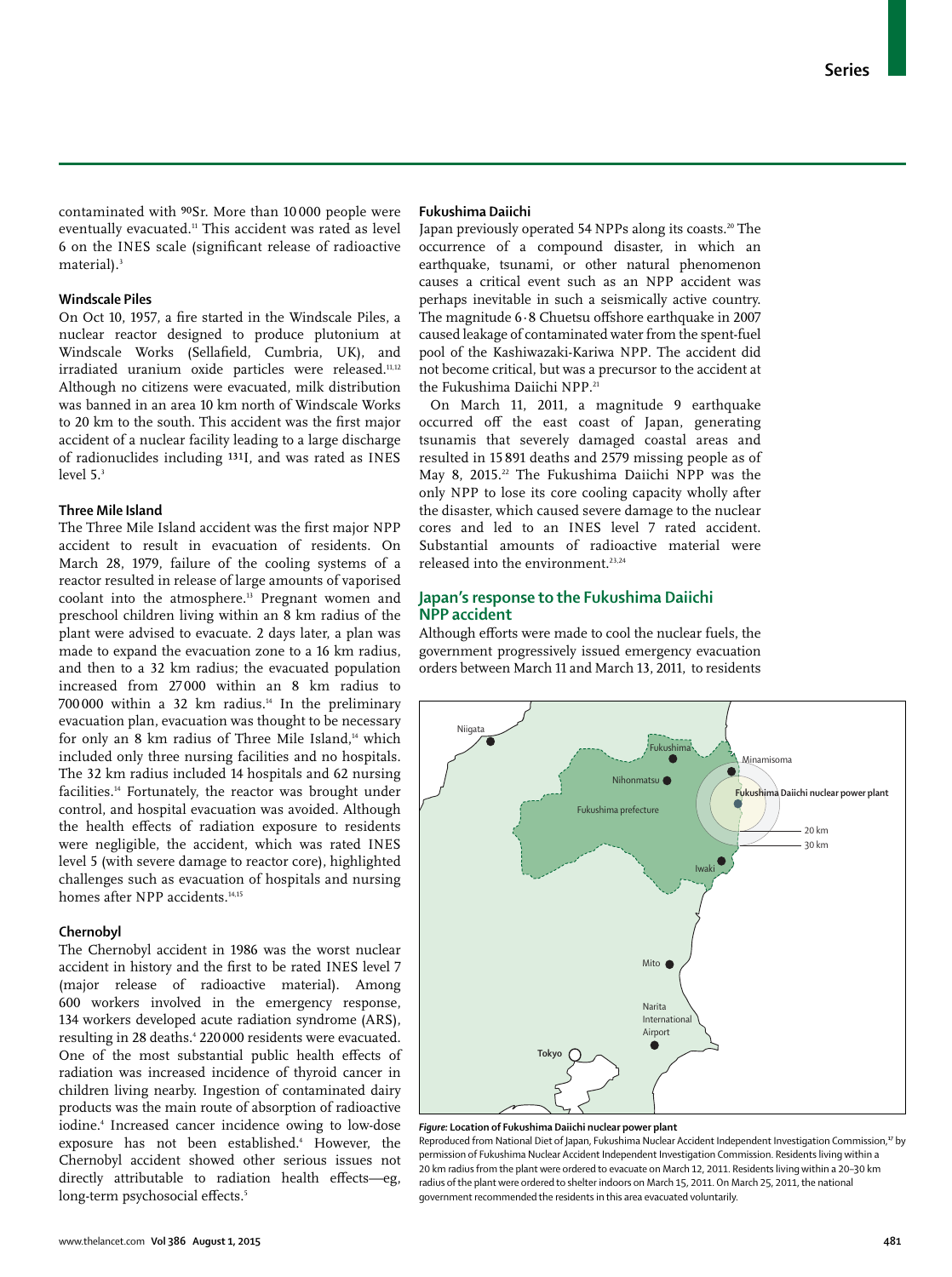#### *Panel 1:* **Tokaimura criticality accident and development of radiation emergency medical hospitals in Japan**

In September, 1999, a a criticality accident at JCO Company Limited's Tokai Plant in Tokaimura, Tokai, Ibaraki, Japan, occurred when workers inappropriately poured enriched uranyl nitrate solution into a precipitation vessel, triggering fission reactions (known as the Tokaimura criticality accident).<sup>26</sup> The local government advised residents to evacuate the area within a 350 m radius of the plant. Termination of the criticality took 19 h. Three workers were exposed to a massive dose of neutron and gamma ray radiation and developed acute radiation syndrome, resulting in two deaths from an estimated exposure exceeding 6 Gy equivalent. Additionally, 169 JCO employees were exposed to a maximum estimated dose of 48 mSv, 260 emergency workers were exposed to a maximum estimated dose of 9·4 mSv, and 234 residents were exposed to radiation with a maximum dose of 21 mSv. Despite human casualties, no major release of radioactive material was observed, and therefore this accident was graded as International Nuclear and Radiological Event Scale (INES) level 4—ie, an accident with local effects. The Tokaimura criticality accident

highlighted the importance of integrated critical care for patients exposed to high-dose radiation. Additionally, risk communication was suggested to be one of the key issues in public relation after a nuclear accident.<sup>27</sup>

After this accident, the radiation emergency hospital system was enhanced, focusing on work-related accidents with high-dose radiation exposure,<sup>25</sup> although not for such large-scale accidents as Fukushima.<sup>17</sup> Accordingly, two referral hospitals were designated tertiary radiation emergency hospitals where advanced treatment for acute radiation syndrome or severe internal contamination was provided. 74 hospitals in prefectures in which nuclear power plants were located were designated as primary or secondary radiation emergency facilities, in which patients could be triaged and treated and then transferred to tertiary hospitals when indicated. Of note, 38 of these hospitals were located within a 30 km radius of nuclear power plants, meaning that these hospitals might lose their function if a major nuclear accident mandates evacuation from the area.

#### *Panel 2:* **Protection of emergency workers from radiation exposure**

Most national regulations for radiation protection are based on the 1990 Recommendations of the International Commission on Radiological Protection (ICRP).<sup>1</sup> International standards, such as the International Basic Safety Standards, various international labour conventions, and European directives for radiological protection are based on these recommendations. The ICRP revised its recommendations and updated them as ICRP Publication 103 in 2007.<sup>29</sup> According to the new publication, the dose limit for occupational exposure is 100 mSv over 5 years and 100 mSv for emergency work. Occupational exposure of workers occurs during duties involving radiation, such as those undertaken after an accident by workers employed at the plant and by other workers involved in recovery and rescue operations. Many workers need to be involved in on-site mitigation and other activities. Such workers are subject to internationally established limits for occupationally exposed workers. However, some skilled workers are expected to be involved in emergency tasks. Thus, the dose limits are 500–1000 mSv as reference levels to avoid deterministic effects (dose-dependent radiation-induced cell death) for workers in a nuclear power plant accident.

living within a radius of 3 km, 10 km, and 20 km of the NPP (figure). Most residents living within the 20 km radius had been evacuated by March 15, when the strongest radioactive plume was released.<sup>23</sup>

Hydrogen explosions occurred at Reactor 1 on March 12 and Reactor 3 on March 14, injuring

16 emergency workers. Access to medical services for injured workers was difficult since local emergency medical institutions had either closed or were barely functioning (panel 1).<sup>25</sup>

## **Exposure of emergency and recovery workers to radiation**

In response to the accident, several thousand workers mostly contractors—undertook on-site emergency work.17 According to a 2013 Tokyo Electric Power Company (TEPCO) report,<sup>28</sup> less than 1% of all such workers were exposed to a radiation dose (effective dose, combined external and internal sources) of 100 mSv or higher; the average dose was 11.9 mSv (panel 2, table 2). Among 173 workers whose exposure dose exceeded 100 mSv, 149 (86%) were skilled TEPCO workers. The exposure dose of six emergency workers exceeded 250 mSv; however, no worker received a radiation exposure dose of more than the reference level recommended by the ICRP, ie, 1000 mSv, to avoid severe deterministic injuries.<sup>28,29</sup> Notably, most injuries or illnesses were not related to radiation exposure (panel 3). The maximum exposure dose among Japan Self-Defense Force (JSDF) personnel and firefighters involved in the emergency work was  $81.2$  mSv.<sup>31</sup>

Thus, no acute effects of radiation exposure such as ARS were reported after the Fukushima Daiichi NPP accident. Emergency workers seem to have been successfully protected from radiation. However, for emergency workers with radiation exposure of more than 100 mSv, a small increase in incidence of cancer attributable to radiation exposure might be expected.<sup>6,18,32</sup>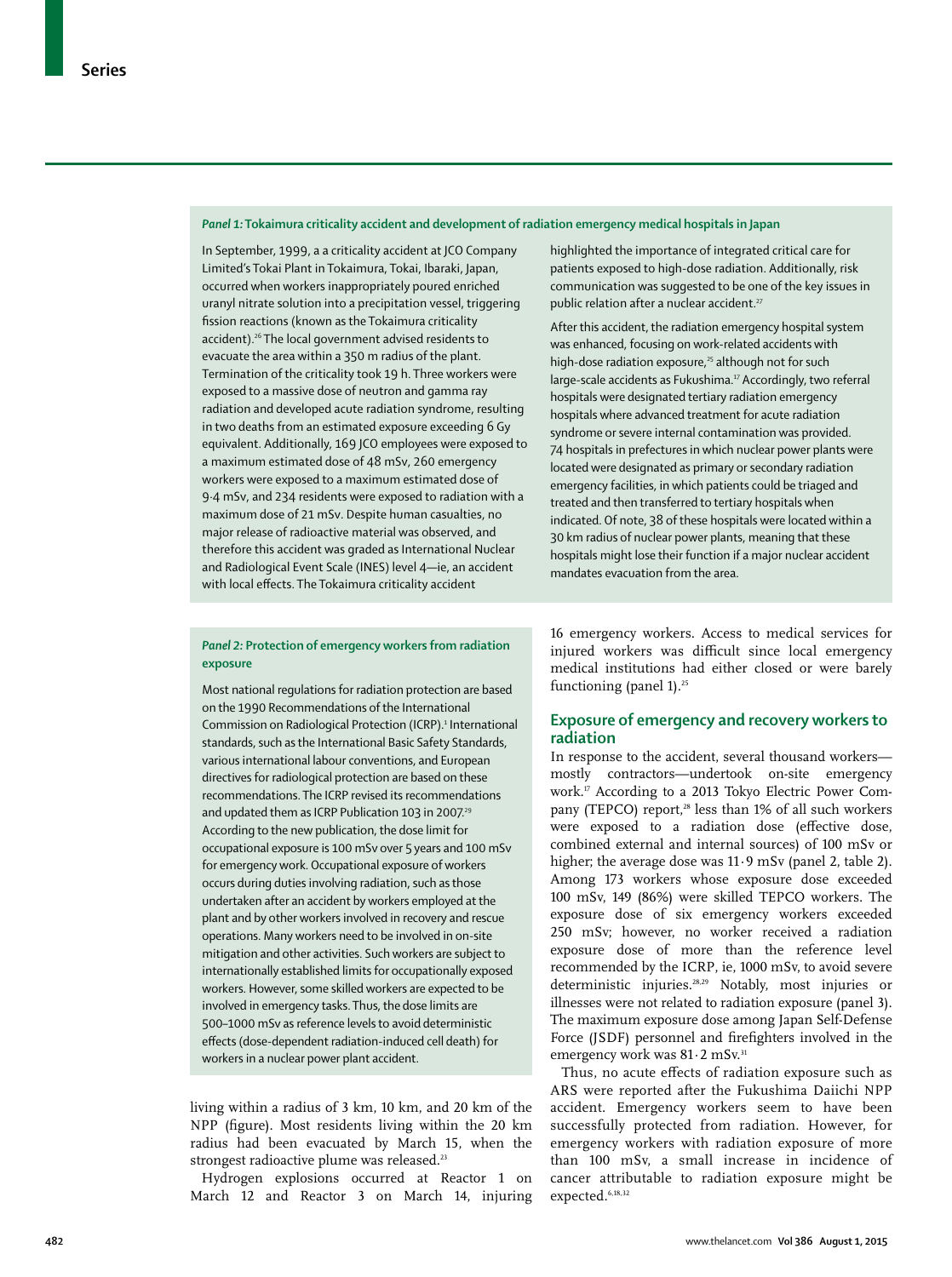## **Radiation exposure of Fukushima prefecture residents**

In an NPP accident, exposure to radioactive materials can occur by several pathways: external exposure from radionuclides deposited on the ground, or in radioactive clouds, and internal exposure from inhalation of radionuclides or ingestion of contaminated food or water.<sup>18</sup>

#### **Early radiation exposure**

According to reports in August, 2014, estimated external effective doses between March 11 and July 11, 2011, were no more than 2 mSv in 395 988 (94%) of 421 394 respondents of the survey (mean dose  $0.8$  mSv).<sup>33,34</sup> The maximum external exposure was 25 mSv, and most doses occurred soon after the accident.35 However, exposure to radioactive iodine is a major concern, especially among children.4 In Fukushima, tap water, food, and raw milk were tested soon after the accident, and distribution restrictions were implemented for food, including dairy products.<sup>17,36</sup> Unlike in Chernobyl, incorporation of radioactive iodine in Fukushima is thought to have occurred mainly via inhalation.6,37 The maximum air dose rate occurred after the massive radioactive plume was released on March 15.23 Based on System for Prediction of Environmental Emergency Dose Information (SPEEDI) data, the maximum average thyroid dose in the most affected district was estimated to be roughly 80 mGy for infants aged 1 year—the age group most vulnerable to radioactive iodine.6

However, direct measurement of internal radiation doses was possible for only a small number of evacuees owing to the difficult circumstances after the accident. According to a report in which thyroid monitors were used for 62 evacuees from the 30 km zone, the maximum thyroid equivalent dose was 33 mSv and the median equivalent dose was 3·6 mSv in adults; the maximum equivalent dose was 23 mSv and the median dose was 4·2 mSv in children.38 Results of a study using a whole body counter showed that 46 (25%) of 196 evacuees and medical support members who stayed in the 20–30 km indoor sheltering zone had detectable iodine activity. Their maximum thyroid equivalent dose was 18·5 mSv and their median equivalent dose was  $0.67$  mSv.<sup>37,39</sup> In WHO's preliminary estimation, exposure dose in the first year was extrapolated from measurements as of mid-September, 2011.<sup>18</sup> Owing to the Dose Expert Panel's timeframe, updated data of dose estimation were not incorporated. Therefore in WHO's assessment, dose estimates and assumptions deliberately overestimated potential health risks (ie, erring on the side of caution). Results of the report showed that the highest risk of thyroid cancer was among girls in the most heavily exposed areas in Fukushima prefecture. The excess absolute risk for these people was estimated to be small, but they have a high relative increase in lifetime risk owing to the low baseline risk estimated for this area.40 WHO's Health Risk

|             | <b>TEPCO</b> | Contractor |
|-------------|--------------|------------|
| $< 10$ mSv  | 2034         | 17164      |
| 10-50 mSv   | 1144         | 7470       |
| 50-100 mSv  | 553          | 794        |
| 100-150 mSv | 118          | 20         |
| $>150$ mSv  | 31           |            |

Maximum dose 678·8 mSv (external exposure 88·80 mSv; internal exposure 590 mSv). 29 332 workers were involved in operations. Data from the Japanese Ministry of Health, Labour, and Welfare.<sup>28</sup>

*Table 2:* **Irradiation dose and number of workers involved with the emergency and recovery operations at Fukushima Daiichi nuclear power plant (March 11, 2011, to Aug 31, 2013)**

#### *Panel 3:* **Injuries of emergency and recovery workers at Fukushima**

By the end of September, 2014, 754 workers received medical treatment at the site. Five deaths were reported: three workers had acute myocardial infarction and cardiac arrest; one patient had aortic dissection; and another person had asphyxia caused by a landslide during construction of a pile foundation. Among the workers, only 12 people had contamination with radioactive substances, which occurred in March, 2011. In 2011–14, heat illness increased in May–July. 88 workers had heat illness; however, no severe cases, such as heatstroke, were reported. To coordinate efforts for emergency medical care and provide an adequate working environment for nuclear power plant personnel, the Emergency Medical System Network was established; its purpose is to examine occupational environments, to institute preventive medicine, especially in summer to avert heatstroke, and to undertake follow-up of workers with chronic illnesses and mental health problems.<sup>30</sup>

Assessment report<sup>18</sup> recommended continued monitoring of children's health because of these risks.

The UN Scientific Committee on the Effects of Atomic Radiation (UNSCEAR) 2013 report<sup>6</sup> relied mostly on data and scientific literature available before the end of September, 2012. This report might have overestimated actual exposure because little information was available. Assessment of radioactive contamination of the thyroid through direct methods showed doses 3–5 times lower than those estimated by UNSCEAR.<sup>6</sup> On the basis of these potential overestimates, the UNSCEAR report identified the potential increased risk of thyroid cancer among children of the districts with the highest estimated average radiation exposure and recommended close monitoring and follow-up of affected children.

Stable iodine tablets are one recommended radiation protection measure.41 In the early stages after the accident, confusion existed about whether residents needed the tablets.<sup>17</sup> However, estimated thyroid tissue equivalent doses suggested no need for stable iodine tablets.<sup>17</sup> High iodine intake through daily seaweed ingestion in the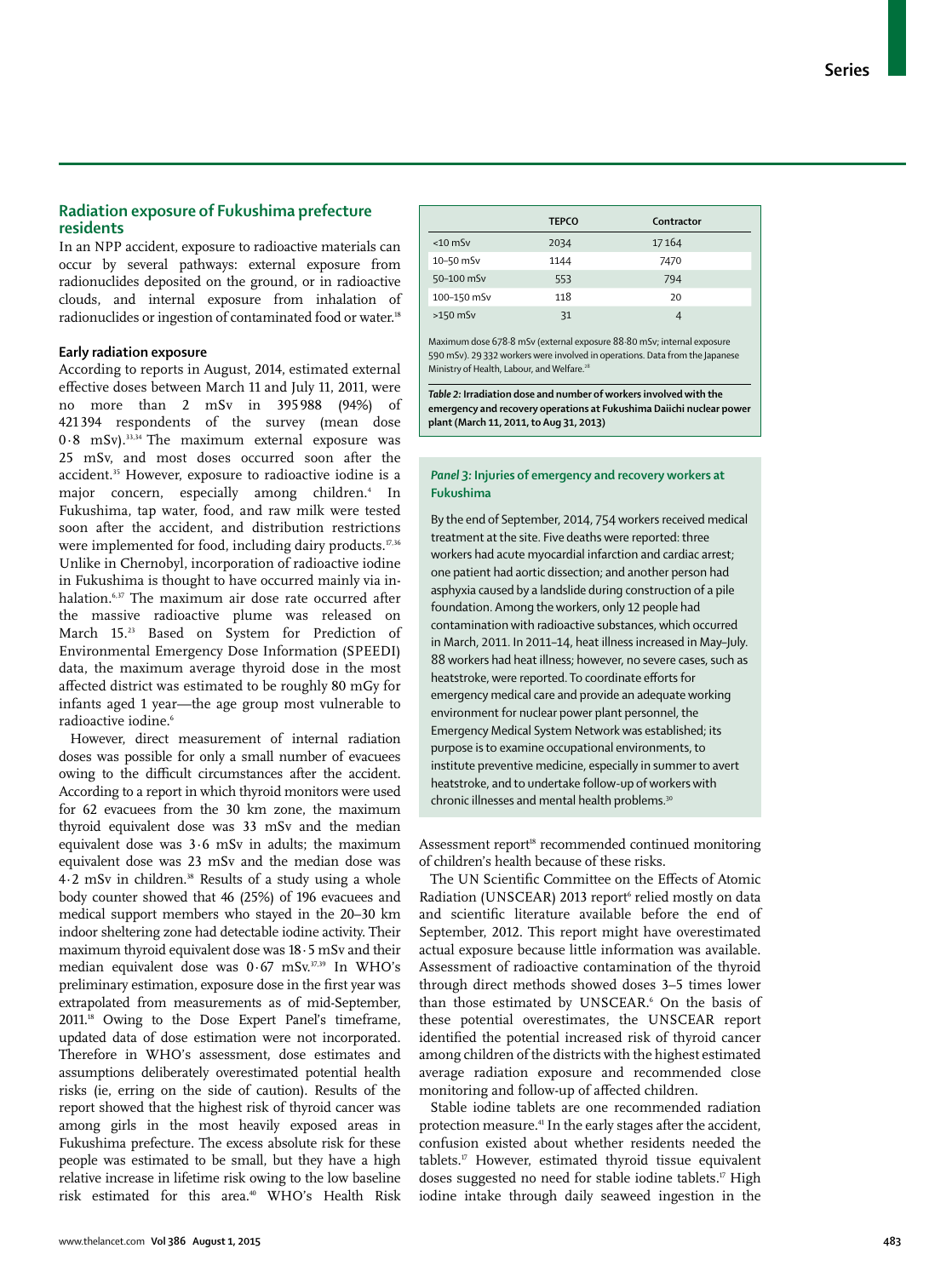Japanese diet might suppress incorporation of radioactive iodine by the thyroid gland.<sup>42</sup> Nonetheless, public concern about initial thyroid exposure led to implementation of a screening programme for all children in Fukushima, although debate is ongoing in the Japanese medical community about the ethical aspects of this programme and its implications for overdetection and overtreatment of thyroid abnormalities.<sup>43</sup>

## **Radiation exposure after acute phase**

In Fukushima, municipalities have monitored radiation dose from external exposure with a simple measurement device, such as a glass badge. Based on the results of a glass badge test done between September and November, 2011, in Fukushima,<sup>35,44</sup> the first year dose was calculated to be about 2·1 mSv in the northern part of Fukushima prefecture.

In WHO's preliminary dose estimation, a lifetime cumulative dose of twice the first year dose was assumed based on a reference first year dose for all organs or tissues.18,40 The doses estimated for subsequent years in Fukushima city were generally consistent with this assumption. For example, in Fukushima city, the mean annual dose estimated from the glass badge measurement decreased from 0·56 mSv in 2012 to 0.44 mSv in 2013 and  $0.32$  mSv in 2014.<sup>44</sup> Thus, the lifetime dose after the first year in Fukushima city might be around 2·0 mSv, consistent with the assumptions of WHO's preliminary dose estimation.

Radioactive caesium intake by ingestion of food is the main concern among residents living in radiationaffected areas.<sup>45</sup> Whole body counter assessments of internal radiation in residents of Minamisoma city, close to the Fukushima Daiichi NPP, showed internal exposure too high to be due only to initial exposure,<sup>46</sup> and results of a subsequent study<sup>47</sup> of risk factors for internal contamination showed an association with food type and attention to food preparation. Radioactive caesium has been detected in mushrooms, wild vegetables, and meat from boar and birds in fields in which the ambient dose was fairly high.<sup>48</sup> Additionally, radioactive caesium has been detected in some types of preserved food, such as dried persimmons. Radioactive caesium has been detected in marine products from river mouths in areas with fairly high ambient doses and in fish from coastal waters near the Fukushima Daiichi NPP.48 Residents in areas closest to the NPP can be exposed to very high levels of internal contamination even a year after the accident through consumption of these foods,<sup>49</sup> and interventions to educate residents and change food consumption practices can lead to rapidly decreased internal contamination, highlighting the importance of food—especially wild foods—as a source of contamination.<sup>50</sup> A simple radioactivity inspection is undertaken before cooking food for school lunches in many regions.51 In Fukushima, the radioactive caesium detection level of fast-track

screening is usually 5–10 Bq/kg, and actual levels in tested foods were far lower.52–54 The Japanese Ministry of Health, Labour and Welfare in March–May, 2012, reported low additional internal exposure owing to radioactive caesium intake at 0·0022 mSv/year in Fukushima.55

# **Eff ects not related to radiation in Fukushima**

The effects of a major NPP accident are not limited to the health effects of radiation. Substantial health and psychological disorders not related to radiation were reported among the population affected by the Chernobyl accident.5 The Fukushima Daiichi NPP accident highlighted the importance of issues not related to radiation, such as evacuation and long-term displacement of vulnerable people, and mental, psychological, and social factors.

## **Evacuation of hospitals and nursing care facilities**

About 2200 inpatients and elderly people at nursing care facilities were rapidly evacuated before March 14, 2011. However, during or soon after evacuation, more than 50 hospital inpatients and elderly people at nursing facilities died from causes such as hypothermia, deterioration of underlying medical problems, and dehydration.17 Absence of medical support before, during, and after evacuation was a major reason for loss of life, and emphasises the danger of being unprepared for evacuation for vulnerable populations.<sup>56</sup>

## **Eff ect of relocation, displacement, and changes in living environment**

By May, 2011, about 170 000 residents had been evacuated (about 20000 voluntarily). $17$  Evacuation and relocation had various negative effects, especially on elderly people needing nursing care and hospital inpatients.57–59 After the accident, mortality among evacuated elderly people needing nursing care increased by about three times in the first 3 months after evacuation and remained about 1·5 times higher than before the accident.56,60,61 Women accounted for 70% of the deaths: many were older than 75 years, and the main cause was pneumonia. Repeated relocation and frequent changes in living environment resulted in substantial adverse effects on elderly people's health.<sup>61</sup> Since the deaths were caused indirectly by the earthquake and tsunamis, they were certified by local government as disaster-related deaths (DRDs).<sup>62</sup> DRDs in Fukushima accounted for 1793 (56%) of 3194 DRDs in the Tohoku region during the first 42 months after the accident.<sup>63</sup> Changes in living environment likewise affected people who were not evacuated. Families and communities became separated owing to differences in perceptions of radiation risk,<sup>64</sup> friction occurred between evacuees and residents of evacuation destinations, and mental and physical changes in the residents were reported, as a result of effects on their lifestyle.<sup>65-69</sup>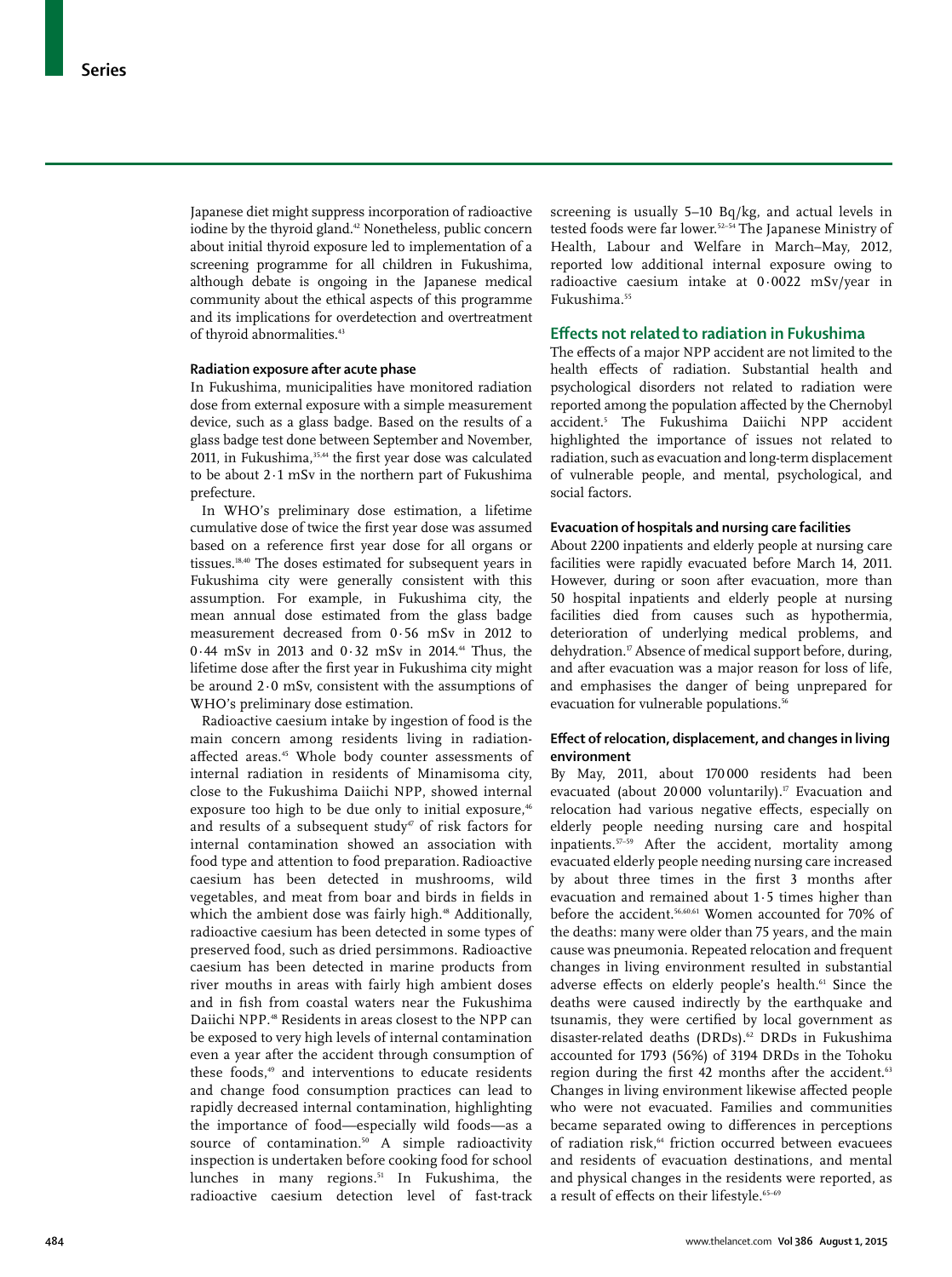# **Mental health problems and poor health perceptions**

Understandably, Fukushima residents feared invisible radiation exposure.<sup>67,70</sup> After Chernobyl, in which external and internal doses were much higher than in Fukushima, similar problems were reported, and the media disseminated misleading information about increased incidence of thyroid cancer among citizens.<sup>71</sup> The psychological effect on adults was strongly associated with risk perception.<sup>72</sup> According to The Chernobyl Forum, held in 2006 (in Belarus and Ukraine), results of studies of adults from the areas contaminated with radioactivity showed that incidence of post-traumatic stress disorder (PTSD) and other mood and anxiety disorders doubled, and people had statistically significantly lower subjective ratings of health.<sup>72</sup> On the basis of these findings, The Chernobyl Forum concluded that adverse effects on mental health were the most serious public health issue after the accident. Likewise, a survey about mental health and lifestyle undertaken among residents of evacuation zones showed the substantial effect of the Fukushima Daiichi NPP accident on mental health.19 The survey identified the difficulties of evacuee families, who were separated from each other and moved to unfamiliar areas after the accident—similar to those reported by Chernobyl evacuees.70,73,74 The Fukushima Health Management Survey used the Kessler six-item psychological distress scale (K6) (scores >20 denote substantial problems, and scores of 13–19 denote mildto-moderate problems). The proportion of adult respondents with K6 scores of 13 or higher was 14·6% in 2011 and 11.9% in 2012<sup>19</sup>—much higher than the proportion of roughly 3% in other parts of the country.<sup>75</sup> Although few people responded to the questionnaire, these results suggest that problems in mental health persist among adult Fukushima evacuees.

Chernobyl evacuees who were children at the time of the accident perceived its effects more seriously than did their unaffected peers; however, their perceptions were not linked to mental health disorders such as depression,<sup>76</sup> suggesting resilience among Chernobyl's young generation. $\pi$  The mental health and lifestyle survey done by the Fukushima Health Management Survey investigated the mental health of child evacuees using the Strengths and Difficulties Questionnaire (SDQ). The proportion of children aged 4–6 years with an SDQ score of 16 or more (ie, substantial risk of clinically significant mental health problems) was 24·4%, and that of children aged 6–12 years was 22·0% in 2011. Twice as many of these children had an SDQ score of 16 or more than did the general paediatric population,78 suggesting the presence of severe psychological difficulties, such as hyperactivity, emotional symptoms, conduct and peer problems, among child evacuees. However, the proportion of children aged 4–6 years with an SDQ score of 16 or more decreased to 16·6% and that of children aged 6–12 years

decreased to  $15.8\%$  in 2012,<sup>19</sup> suggesting resilience among the child evacuees similar to that observed after Chernobyl.

The Fukushima Mental Health Survey investigated traumatic factors in evacuees by use of a PTSD checklist (PCL).19 The proportion of adults with a PCL score of 44 or more (ie, probable PTSD) was 21·6% in 2011 and 18·3% in 2012, similar to that for rescue and clean-up workers (PCL ≥50 20·1%), and higher than that for residents (PCL ≥44 16%) in lower Manhattan after the World Trade Center attacks on Sept 11, 2001.<sup>79,80</sup> These results show the magnitude of traumatic factors in adult evacuees in Fukushima.

## Psychological effects on emergency and recovery workers

Workers involved in the clean-up process after the Chernobyl NPP accident had various mental and physical morbidities.72,81 After the Fukushima Daiichi NPP accident, TEPCO workers experienced public criticism owing to post-disaster management missteps, such as delayed information disclosure. These workers were stigmatised and discriminated against.<sup>82</sup> In a study<sup>83</sup> done 2–3 months after the accident, TEPCO workers who had experienced discrimination or slurs were two to three times more likely to have adverse psychological effects than those without such exposure. Results of a follow-up study<sup>84</sup> showed immediate and long-lasting psychological effects of discrimination. These investigations suggest that rejection of workers from the society they are trying to save might lead to ongoing health effects; longitudinal studies are warranted.

## **Discordance in families and communities**

In addition to psychiatric problems, complex psychosocial issues arose in Fukushima, including discordance in families and in society. Displacement, fear of radioactive exposure, compensation, employment, and other personal factors caused rifts among residents and communities. Three types of discordance might adversely affect families or communities.<sup>85</sup> First, different perceptions of the radiation risk result in discordance among family members. Parents with young children are especially susceptible to conflicts: mothers might prefer to move to other regions for their children's sake, whereas fathers might be reluctant to do so.<sup>86</sup> Second, conflicts between families in the community result from disparities in governmental restrictions and compensation. Third, frustrations arise between evacuees and residents of communities to which large numbers of evacuees relocate. With time, the relationship between evacuees and recipient community members gradually deteriorates because of the undefined time period of the evacuees' stay, population increase, and increase in land prices. Discordance might become a difficult issue among Fukushima evacuees and reduce resilience.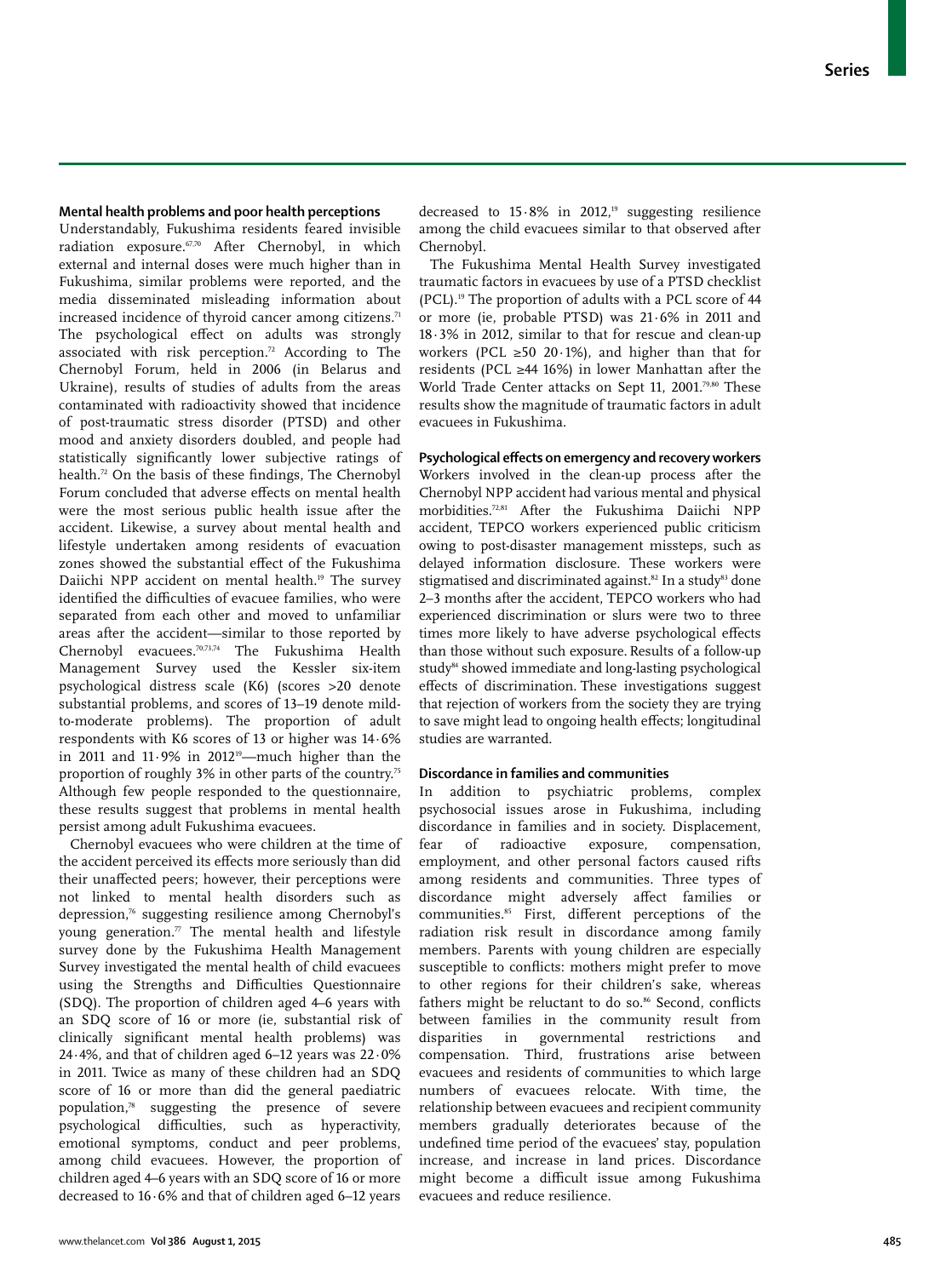#### **Stigma and self-stigma**

Stigma is another issue among the evacuees and might arise through ignorance about radiation. For example, young women in Fukushima worry that some people might view them negatively owing to assumptions about the effects of radiation on future pregnancy or genetic inheritance.<sup>87</sup> Owing to such misconceptions, evacuees often try to conceal the fact that they lived in Fukushima.<sup>86</sup> Similarly, atomic bomb survivors<sup>88</sup> often hesitate to talk about their life history and their experiences of the bombing. This effect is a type of self-stigma, which is induced and reinforced by public stigma. Results of one study have shown that self-stigma causes three different emotional reactions: righteous anger; loss of self-esteem; and indifference.83,89 In Fukushima, self-stigma seems to have caused various emotional reactions leading to distress.<sup>86</sup> Since the psychological effects of self-stigma cannot be ignored, development of counter-measures for public stigma is necessary to prevent affected people from further stigmatising themselves.

## **Lifestyle-related problems**

The Fukushima Daiichi NPP accident caused many evacuees to change various aspects of their lifestyles, such as diet, physical exercise, and other personal habits. After government-directed evacuation, 15% reported mental health problems, and 70% reported experiencing sleeping difficulties.<sup>19,90</sup> Proportions of mental health problems and sleeping difficuties were higher than in other areas in Japan (ie, 3% with mental health problems and 15% with sleeping difficulties).<sup>75</sup> These changes in health-related behaviours have raised concerns about the future risk of cardiovascular diseases among evacuees. According to a longitudinal analysis of the Fukushima Health Management Survey,<sup>91</sup> the proportion of people with a body-mass index of more than 25 kg/m<sup>2</sup> was significantly higher in evacuees than in Fukushima residents who were not evacuated (31·5–38·8% *vs* 28·2–30·5%).91,92 After the accident, prevalence of hypertension increased from 53·9% to 60·1%, prevalence of diabetes increased from 10·2% to 12·2%, and prevalence of dyslipidaemia increased from 44·3% to 53·4% among the evacuees, but prevalence did not increase among residents who were not evacuated.<sup>91,92</sup> On the basis of these results, the local government promoted health awareness among evacuated residents.<sup>93</sup>

#### **Conclusions**

The effects of NPP accidents vary substantially, ranging from short-term to long-term health effects and from physical health to social and psychological effects. In the acute phase of an accident, serious health effects due to uncontrolled exposure and multicasualty accidents that need abundant medical resources are major concerns.<sup>4,25</sup> Inadequate protection of the public from radiation exposure might lead to increased incidence of cancer

later in life.4 Additionally, potential adverse health risks might accompany the protective measures themselves ie, increased health risks associated with an unplanned evacuation or relocation of vulnerable populations, such as hospital inpatients and elderly people in nursing care facilities,<sup>56,60,61,66</sup> and poor medical responses to lifethreatening trauma or illnesses within an evacuation zone around the nuclear facility.<sup>25,30</sup> After the acute phase, displacement of hundreds of thousands of people creates a wide range of public health-care and social issues.90–93 Among these issues, major psychological effects are the most commonly observed effects after an NPP accident.19,71–74

#### **Contributors**

KT, AO, KS, KK, SY, and RKC set the conceptual framework of the report. AH, KT, AO, HY, MM, JS, TO, TT, MA, NH, and TI did the literature search and drafted the report. KS, KT, AH, and AO checked the draft closely and contributed to the critical revision. All authors contributed to the discussion and have seen and approved the final version of the report.

#### **Declaration of interests**

JS reports grants from the Ministry of Health, Labour and Welfare of Japan, grants from Senshin Medical Research Foundation, during the conduct of the study, and mental health assistance to the Tokyo Electric Power Company Fukushima Daiichi and Daini nuclear power plant employees according to official requests from Daini and a Japanese Prime Minister Cabinet order to the Ministry of Defense. TI reports grants from the Japanese Government. All other authors declare no competing interests.

#### **Acknowledgments**

We thank Kenneth Nollet (Fukushima Medical University) for English proofreading. This work was supported by Fukushima Medical University, Hiroshima University, and Nagasaki University. The views expressed in this report are solely those of the authors.

#### **References**

- 1 International Commission on Radiological Protection. 1990 recommendations of the International Commission on Radiological Protection, 1st edn. Oxford: Pergamon Press, 1991.
- 2 International Atomic Energy Agency. 60 Years of "Atoms for Peace". Dec 6, 2013. https://www.iaea.org/newscenter/news/60-yearsatoms-peace (accessed June 2, 2015).
- International Atomic Energy Agency. INES. The international nuclear and radiological event scale. https://www.iaea.org/sites/ default/files/ines.pdf (accessed May 10, 2015).
- 4 UN Scientific Committee on the Effects of Atomic Radiation. Sources and effects of ionizing radiation: UNSCEAR 2008 report to the General Assembly with scientific annexes. New York: United Nations, 2010.
- 5 González AJ. Chernobyl vis-à-vis the nuclear future: an international perspective. *Health Phys* 2007; **93:** 571–92.
- United Nations Scientific Committee on the Effects of Atomic Radiation. Sources and effects of ionizing radiation. UNSCEAR 2013 report Volume I. Report to the General Assembly. Scientific annexes A: levels and effects of radiation exposure due to the nuclear accident after the 2011 great east-Japan earthquake and tsunami. New York: United Nations, 2013.
- 7 International Atomic Energy Agency. Power Reactor Information System. Operational and long-term shutdown reactors. http://www. iaea.org/PRIS/WorldStatistics/OperationalReactorsByCountry.aspx (accessed Dec 10, 2014).
- 8 Butler D. Nuclear safety: reactors, residents and risk. *Nature* 2011; **472:** 400–01.
- 9 Radiation Emergency Assistance Center, Training Site Registry. Major radiation accidents worldwide classification by device 1944–2012.
- 10 Nikepelov BV, Lizlov AF, Koshinurkova NA. Accident in the southern Urals on 29 September 1957. INFCIRC/368. Vienna: IAEA, 1989.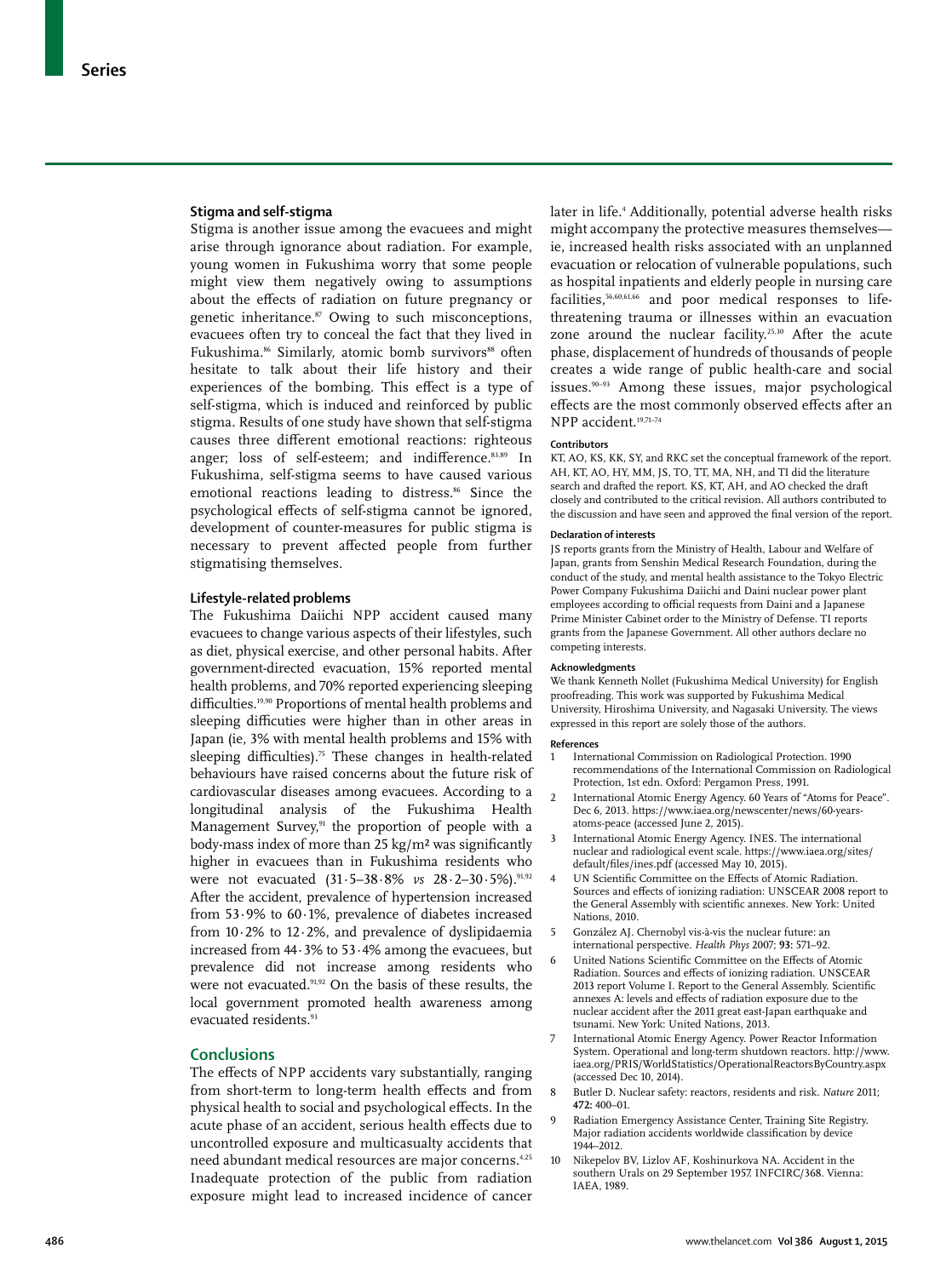- 11 UN Scientific Committee on the Effects of Atomic Radiation. Sources and effects of ionizing radiation. UNSCEAR 1993 report to the General Assembly, with scientific annexe B: exposure from manmade sources of radiation 1993. New York: United Nations, 2013.
- 12 Wakeford R. The Windscale reactor accident—50 years on. *J Radiol Prot* 2007; **27:** 211–15.
- 13 United States President's Commission on the Accident at Three Mile Island. Report of the president's commission on the accident at Three Mile Island. The need for change: the legacy of TMI. Washington DC: US Government Office, 1979.
- 14 Maxwell C. Hospital organizational response to the nuclear accident at Three Mile Island: implications for future-oriented disaster planning. *Am J Public Health* 1982; **72:** 275–79.
- 15 Smith JS Jr, Fisher JH. Three Mile Island. The silent disaster. *JAMA* 1981; **245:** 1656–59.
- 16 Cutter S, Barnes K. Evacuation behavior and Three Mile Island. *Disasters* 1982; **6:** 116–24.
- 17 National Diet of Japan, Fukushima Nuclear Accident Independent Investigation Commission. Official report of the Fukushima Nuclear Accident Independent Investigation Commission: main report. 2012. http://warp.da.ndl.go.jp/info:ndljp/pid/3856371/naiic. go.jp/en/report/ (accessed Sept 20, 2014).
- 18 WHO. Health risk assessment from the nuclear accident after the 2011 Great East Japan Earthquake and Tsunami based on a preliminary dose estimation. Geneva: World Health Organization, 2014.
- 19 Yabe H, Suzuki Y, Mashiko H, et al, and the Mental Health Group of the Fukushima Health Management Survey. Psychological distress after the Great East Japan Earthquake and Fukushima Daiichi Nuclear Power Plant accident: results of a mental health and lifestyle survey through the Fukushima Health Management Survey in FY2011 and FY2012. *Fukushima J Med Sci* 2014; **60:** 57–67.
- 20 International Atomic Energy Agency. Energy, electricity, and nuclear power estimates for the period up to 2050. 2010 edn. http://wwwpub.iaea.org/MTCD/publications/PDF/IAEA-RDS-1-30\_web.pdf (accessed July 9, 2015).
- 21 Akashi M, Kumagaya K, Kondo H, Hirose Y. Concerns of Disaster Medical Assistance Team (DMAT) members about troubles at the nuclear power plant: experience from the Niigata Chuetsu-Oki earthquake, 16 July 2007, in Japan. *Health Phys* 2010; **98:** 804–09.
- 22 National Police Agency. A damage situation and a police measures related to the Great East Japan Earthquake 2011 (in Japanese). https://www.npa.go.jp/archive/keibi/biki/higaijokyo.pdf (accessed June 1, 2015).
- 23 Katata G, Terada H, Nagai H, Chino M. Numerical reconstruction of high dose rate zones due to the Fukushima Dai-ichi Nuclear Power Plant accident. *J Environ Radioact* 2012; **111:** 2–12.
- Hayano RS, Adachi R. Estimation of the total population moving into and out of the 20 km evacuation zone during the Fukushima NPP accident as calculated using "Auto-GPS" mobile phone data. *Proc Jpn Acad Ser B Phys Biol Sci* 2013; **89:** 196–99.
- 25 Tominaga T, Hachiya M, Tatsuzaki H, Akashi M. The accident at the Fukushima Daiichi Nuclear Power Plant in 2011. *Health Phys* 2014; **106:** 630–37.
- 26 Tanaka SI. Summary of the JCO criticality accident in Tokai-mura and a dose assessment. *J Radiat Res (Tokyo)* 2001; **42** (suppl)**:** S1–9.
- Maekawa K. Health risk and risk communication in nuclear accidents—message from Tokaimura criticality accident. *J Clin Exp Med* 2011; **239:** 1056–60 (in Japanese).
- 28 Ministry of Health, Labour and Welfare. Exposure dose distribution of the workers at Fukushima Daiichi Nuclear Power Station provided by TEPCO as of 30 September 2013 (in Japanese). http:// www.mhlw.go.jp/english/topics/2011eq/workers/irpw/ede\_130930. pdf (accessed Jan 31, 2014).
- 29 International Commission on Radiological Protection. Valentin J, ed. The 2007 recommendations of the International Commission on Radiological Protection, 1st edn. London: Elsevier, 2007.
- 30 Tanigawa K, Hasegawa A. Medical Perspective: 3·1 prehospital emergency medical response. In: Tanigawa K, Chhem RK, eds. Radiation disaster medicine: perspective from the Fukushima nuclear accident. New York: Springer, 2013: 30–57.
- 31 Naoi Y, Fujikawa A, Kyoto Y, Kunishima N, Ono M, Watanabe Y. Internal radiation exposure of Ground Self-Defense Force members involved in the management of the Fukushima nuclear power plant disaster. *Am J Disaster Med* 2013; **8:** 87–90.
- 32 Etherington G, Zhang W, Harrison J, Walsh L. Worker doses and potential health effects resulting from the accident at the Fukushima nuclear power plant in 2011. *Int J Radiat Biol* 2014; **90:** 1088–94.
- 33 Yasumura S, Hosoya M, Yamashita S, et al, and the Fukushima Health Management Survey Group. Study protocol for the Fukushima Health Management Survey. *J Epidemiol* 2012; **22:** 375–83.
- 34 Akahane K, Yonai S, Fukuda S, et al. NIRS external dose estimation system for Fukushima residents after the Fukushima Dai-ichi NPP accident. *Sci Rep* 2013; **3:** 1670.
- 35 Fukushima Health Survey Examination Committee. Basic Survey (Radiation Dose Estimates). Reported on 24 August 2014; **24:** 2014 (in Japanese). 2014. http://www.fmu.ac.jp/radiationhealth/results/ media/16-1\_Basic\_Survey.pdf (accessed June 5, 2015).
- 36 Hamada N, Ogino H. Food safety regulations: what we learned from the Fukushima nuclear accident. *J Environ Radioact* 2012; **111:** 83–99.
- 37 Morita N, Miura M, Yoshida M, et al. Spatiotemporal characteristics of internal radiation exposure in evacuees and first responders after the radiological accident in Fukushima. *Radiat Res* 2013; **180:** 299–306.
- 38 Tokonami S, Hosoda M, Akiba S, Sorimachi A, Kashiwakura I, Balonov M. Thyroid doses for evacuees from the Fukushima nuclear accident. *Sci Rep* 2012; **2:** 507.
- 39 Matsuda N, Kumagai A, Ohtsuru A, et al. Assessment of internal exposure doses in Fukushima by a whole body counter within one month after the nuclear power plant accident. *Radiat Res* 2013; **179:** 663–68.
- 40 Walsh L, Zhang W, Shore RE, et al. A framework for estimating radiation-related cancer risks in Japan from the 2011 Fukushima nuclear accident. *Radiat Res* 2014; **182:** 556–72.
- International Commission on Radiological Protection. Application of the commission's recommendations for the protection of people in emergency exposure situations. London: Elsevier, 2009.
- 42 Nagataki S. The average of dietary iodine intake due to the ingestion of seaweeds is 1.2 mg/day in Japan. *Thyroid* 2008; **18:** 667–68.
- 43 Shibuya K, Gilmour S, Oshima A. Time to reconsider thyroid cancer screening in Fukushima. *Lancet* 2014; **383:** 1883–84.
- 44 Fukushima Prefectural Government. Results of glass badge measurements (in Japanese). http://www.city.fukushima. fukushima.jp/soshiki/71/hkenkou-kanri14022601.html (accessed Aug 5, 2014).
- 45 Tsubokura M, Shibuya K, Kato S, Oikawa T, Kanazawa Y. Acute intake of radionuclides immediately after the incident as the main contributor of the internal radiation exposure after Fukushima Daiichi nuclear disaster. *JAMA Pediatr* 2013; **167:** 1169–70.
- 46 Tsubokura M, Gilmour S, Takahashi K, Oikawa T, Kanazawa Y. Internal radiation exposure after the Fukushima nuclear power plant disaster. *JAMA* 2012; **308:** 669–70.
- Sugimoto A, Gilmour S, Tsubokura M, et al. Assessment of the risk of medium-term internal contamination in Minamisoma City, Fukushima, Japan, after the Fukushima Dai-ichi nuclear accident. *Environ Health Perspect* 2014; **122:** 587–93.
- 48 Toward a new future of Fukushima. Information of the radioactivity monitoring in food. http://www.new-fukushima.jp/monitoring/en/ (accessed Sept 20, 2014)**.**
- 49 Tsubokura M, Kato S, Nomura S, et al. Reduction of high levels of internal radio-contamination by dietary intervention in residents of areas affected by the Fukushima Daiichi nuclear plant disaster: a case series. *PLoS One* 2014; **9:** e100302.
- Tsubokura M, Kato S, Nihei M, et al. Limited internal radiation exposure associated with resettlements to a radiation-contaminated homeland after the Fukushima Daiichi nuclear disaster. *PLoS One* 2013; **8:** e81909.
- 51 Hayano RS, Tsubokura M, Miyazaki M, et al. Internal radiocesium contamination of adults and children in Fukushima 7 to 20 months after the Fukushima NPP accident as measured by extensive wholebody-counter surveys. *Proc Jpn Acad Ser B Phys Biol Sci* 2013; **89:** 157–63.
- Sato O, Nonaka S, Tada JI. Intake of radioactive materials as assessed by the duplicate diet method in Fukushima. *J Radiol Prot* 2013; **33:** 823–38.